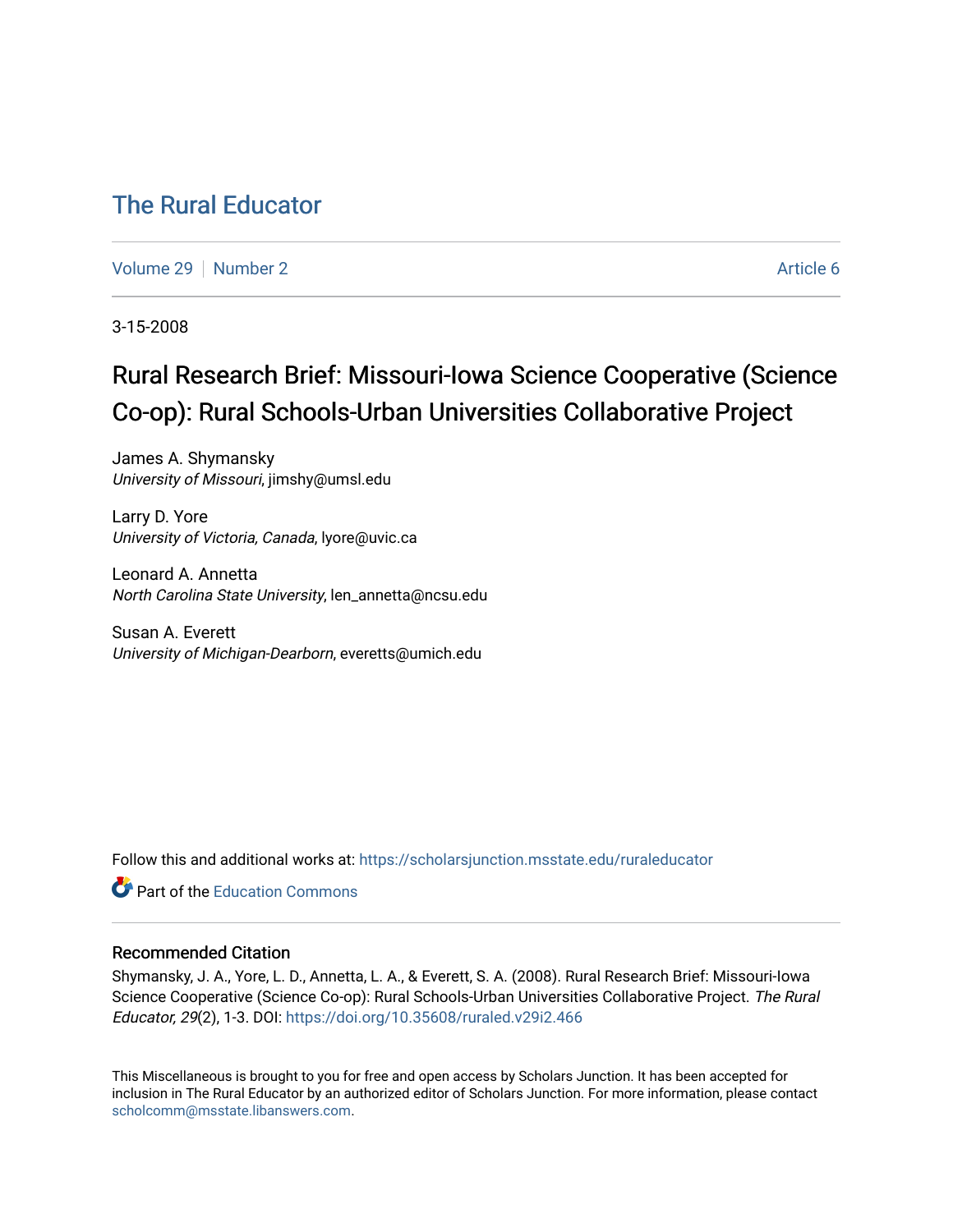# **Rural Research Brief**

## **Larry G Enochs, Column Editor** *Oregon State University*

There is a dearth of studies in science education that are both comprehensive and focused on rural schools. Thus, this brief is in the form of a research report on the impact of an externally funded, five-year professional development project. The project involved approximately 1500 teachers on the student achievement of approximately 20,000 K-6 students in 36 small, rural Midwest school districts. *Larry G. Enochs, Research Column Editor*

## **Missouri-Iowa Science Cooperative (Science Co-op): Rural Schools-Urban Universities Collaborative Project**

#### **James A. Shymansky**

*University of Missouri*

#### **Larry D. Yore**

*University of Victoria, Canada* 

## **Leonard A. Annetta**

 *North Carolina State University*

#### **Susan A. Everett**  *University of Michigan-Dearborn*

#### **Introduction**

Pressure on schools to address waning student interest and poor achievement in science, technology, engineering, and mathematics (STEM) has continued unabated since the publication of *A Nation at Risk* (1983), *Science for All Americans* and *Benchmarks for Science Literacy* (American Association for the Advancement of Science [AAAS], 1989, 1993), and the *National Science Education Standards*  (NSES, National Research Council [NRC], 1996). The TIMSS report (International Association for the Evaluation of Educational Achievement, 2000) and the Program for International Student Assessment (PISA, Organization for Economic Co-operation and Development [OECD], 2006) results substantiated concerns that US students are falling behind students in other industrialized countries. These mounting concerns ultimately led in part to the passage of the *No Child Left Behind* Act of 2001 (NCLB, 2002), which now requires the annual assessment of students' performance in language arts, mathematics, and science.

 The current call for reform in science education led to significant funding from the National Science Foundation (NSF) for "systemic change" projects at the state, urban, and local levels. These initiatives were focused primarily on  $(1)$ high-quality professional development (PD) of teachers' content and pedagogical content knowledge and (2) the availability and utilization of high-quality instructional

resources, assuming that these would lead to (3) improved inquiry-based teaching practices translating into (4) improved student performance. Many projects focused on urban and suburban systems. However, the Science Co-op Project focused on under-represented, underserved, rural, isolated school districts and elementary and middle school science programs. This project assumed that success would be based as much on good engineering in designing solutions that addressed the available resources and local constraints as much as on good science. The project title reflects a basic metaphor for the design and problem solution—farm cooperatives—a historical approach used in rural America to face the economic and political demands placed on small farmers. This brief report provides insights into the design and results of the four factors in the model— PD, resources, classroom practices, and student achievement (see Shymansky, Annetta, Everett, & Yore, 2008, for a more detailed report).

#### **Context**

Systemic change requires serious consideration of the system and subsystems involved. In the case of the Science Co-op Project, this meant two state education agencies (Iowa Department of Education and Missouri Department of Elementary and Secondary Education), 36 school districts (25 in Iowa and 11 in Missouri), about 1,500 teachers, and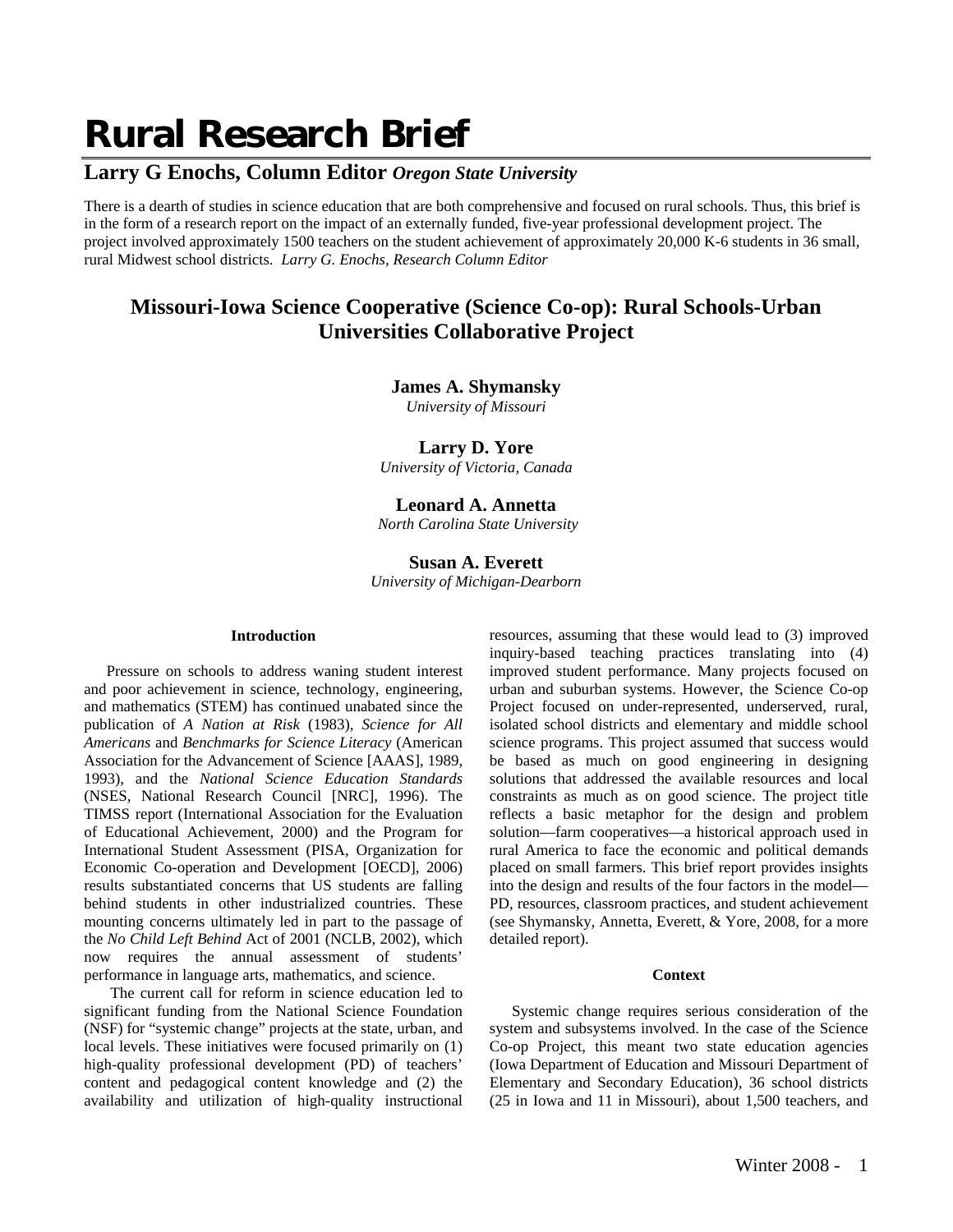approximately 20,000 students spread over 40,000 square miles. The enormity and complexity of the project are partially reflected in these numbers and further complicated by the fact that Iowa does not have an official statewide science curriculum and assessment program while Missouri has both. Historically, Iowa ranks amongst the leaders in the USA for literacy and science achievement while Missouri ranks below average in both.

 The target school districts were small and geographically isolated, and many faced significant economic pressures leading to unexpected high attrition among school administrators and teachers. Furthermore, this project focused on consolidated school districts that are ferociously independent. These differences not only encouraged diversity and autonomy at the school district, school, and classroom levels but also contributed to the challenges of effecting systemic reform. Science Co-op attempted to address these concerns with a design that incorporated a cascading leadership model that gradually moved leadership from a project-centered team to a local leadership team of advocates, coaches, and administrators in each school district across the five years of the project. Local PD activities were supplemented by regional facilitators in face-to-face meetings and regional electronic workshops and presentations via interactive television (ITV). The instructional changes involved moving toward a constructivist-oriented, learning cycles teaching approach, utilizing NSF-funded curriculum materials (FOSS, STC, Insights, combinations of modular and textbook programs, local units, etc.) and the development of local curricular supplements, resource people, and assessment strategies.

The consistent features across all subsystems in the Science Co-op Project were the NSES, children's misconceptions, and elements of constructivist-oriented inquiry teaching (learning cycle). All teachers were required to develop teaching resource binders (TRBs) for all science units in their grade-level teaching assignment that *adapted* the resources to local conditions and their students. The TRBs contained connections between the unit's objectives, state benchmarks or NSES content, inquiry, and social context standards and adaptations of available curriculum resources and programs.

#### **Data Collection and Analysis**

Formative and summative evaluations were applied to the professional development experiences, resources, teacher perceptions, classroom observations, and student performance. Some evaluation data were collected annually, while others were collected biannually. Experienced test constructors developed the questionnaires, tests and protocols used in the project and observers were certified by common training and calibration workshops on an annual basis (Horizon Research Inc. [HRI]; see horizonresearch.com/LSC/ for instruments and complete description of projects). The quality, validity, and reliability of these

data varied within reasonable limits (see Shymansky et al., 2008, for a complete report). Since instruction and learning effectiveness identified in small rural districts could be associated with a specific teacher, all analyses (descriptive statistics, analysis of variance, *t*-tests) were restricted to the project-level and were based on random samples of PD activities, questionnaires, tests, telephone interviews, and classroom visits.

#### **Results**

Random samples of PD activities (5 to 8 per year) were observed across the project's term using HRI scales for the individual categories; capsule ratings indicated that these activities were judged to be high quality, rated as *accomplished effective PD* to *exemplar PD*. Random samples of 10 teachers interviewed each year confirmed these claims. By project's end, 583 (46%) of the 1,269 targets, "steady-state" teacher population received more than 129 hours of professional development (compared to 13% for all LSCs). There was a teacher turnover rate of 25%, a principal turnover rate of 56%, and a superintendent turnover rate of 67% over the five years. All districts and schools achieved the project's objective of 14 inquiry-based units in K-6 with very few not having 2 in each grade level. Surveys of 300 teachers randomly selected by HRI at the start (2000) and then in the final year (2005) of the project suggest that teachers on the whole were teaching more lessons per week (3.3 vs. 3.0) but on fewer topics annually (4.9 vs. 3.9) for more minutes per week (120 vs. 114) during the school year. These results are consistent with the less coverage of topics/more depth of consideration theme promoted in the NSES (1996).

The quality of classroom practice was tracked by observing random samples of 16 teachers identified by HRI on a biannual basis. These data indicated improvement in all categories (5-point scale: not reflective to extremely reflective of best practices) and capsule rating (8-point scale: ineffective instruction/passive learning to exemplary instruction) of the HRI Classroom Observation Protocol (Table 1). ANOVA and pair-wise *t*-tests of the means for the three years revealed significant main effects and differences between the successive ratings with the greatest differences occurring between the 2000 (baseline) and 2005 (post-project) ratings.

Students' science performance was judged by their perceptions of science instruction and their content test scores. Grade 3 and Grade 6 student responses to 5-point scale (strongly disagree to strongly agree) items on two forms of the Student Perceptions Of Classroom Climate (SPOCC). Student responses were positive or slightly more positive at the end of the project than at the start of the project. The *use of my ideas*, the *family interest*, and *attitude toward science* subscales, areas of major focus in the *interactive-constructivist learning cycle* and the *adaptation* strategy used in the project, were significantly